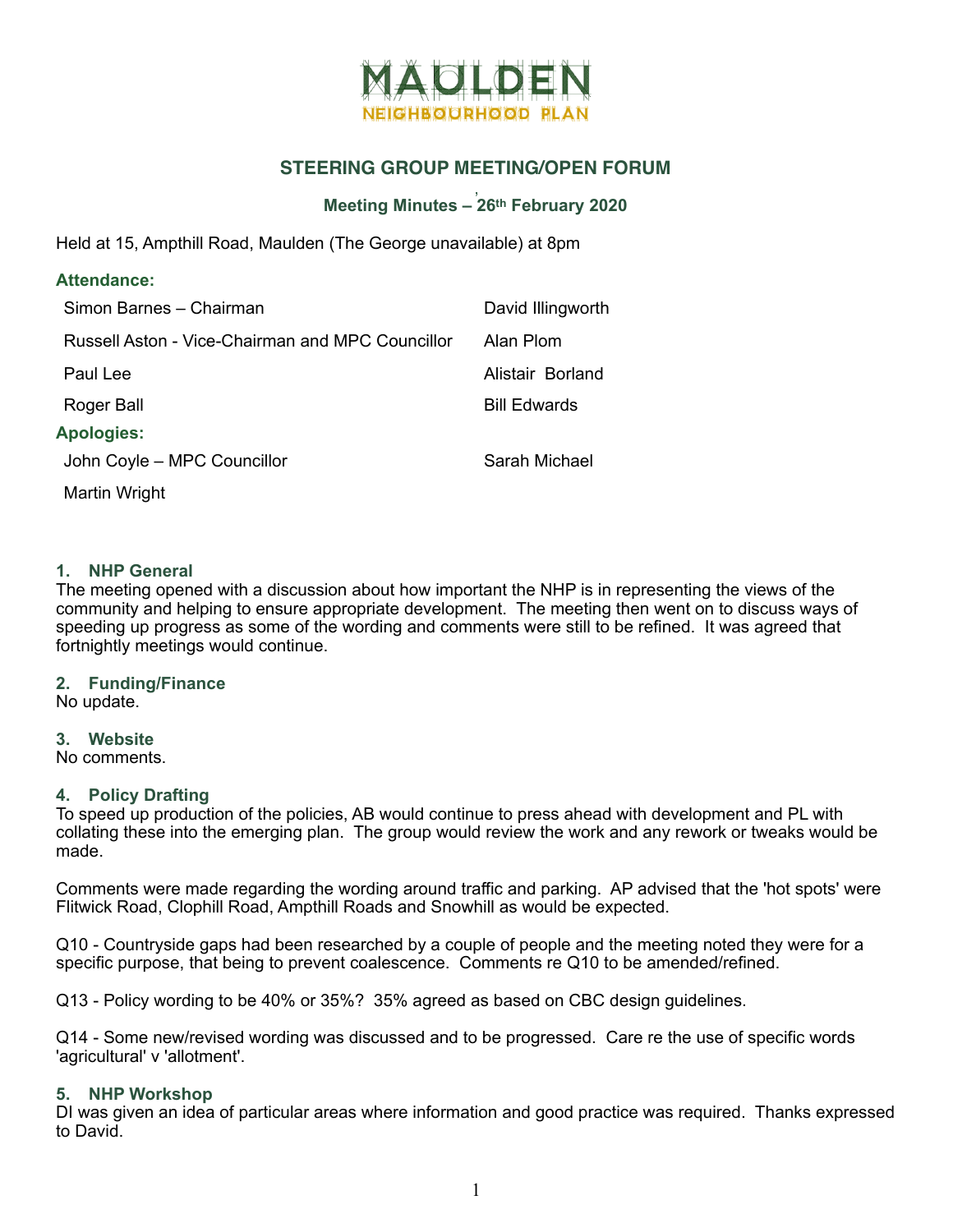# **6. AOB**

# Planning Applications- CB/20/00307/FULL and CB/20/00306/FULL

Following this being raised at the last meeting, RA reported back that he had raised this at MPC and advised them of the NHP Group's views via circulating and talking through the NHP Group response - see below. For application 307, which would see the development of a green field, Councilors Browning and Patterson voted with RA to object and Councilor Browning made specific reference to the NHP and the views of the village. RA added that after the meeting Councilor Ben Jackson expressed support for the NHP. The NHP Group expressed some concern by the lack of MPC support on what was fundamentally a 'green' issue and not seeming to recognise the village's views as expressed in the various consultations.

RA confirmed he had submitted the NHP objection via the CBC website.

# **7. Meetings**

Fortnightly to maintain momentum. Next meeting 11th March. RA to arrange

| <b>Date</b>            | <b>Action</b>                                                                                                               | Who                  | <b>Update</b>                                                                                                                         |
|------------------------|-----------------------------------------------------------------------------------------------------------------------------|----------------------|---------------------------------------------------------------------------------------------------------------------------------------|
| 14<br>May              | Investigate getting maps for NHP                                                                                            | <b>RA</b>            | Aug 19 – RA has the email link and<br>will progress.<br>Oct & Nov 19 - Looking through<br>Public Sector Mapping emails. no joy<br>vet |
| 2 <sub>nd</sub><br>Oct | 'Affordable Housing' – RA to circulate papers re development, JC to<br>circulate summary details covering all developments. | JC                   | Papers re 'Land adj 129A and 131 Clophill Rd'<br>circulated. Complete<br>ii) Summary details (just Old Farm) to<br>be circulated      |
| 8th<br>Jan             | Contact Tom Price at CBC                                                                                                    | <b>RA</b>            | Not done yet                                                                                                                          |
| 29<br>Jan              | Add in to the Policy and Control Document                                                                                   | RA, AP,<br><b>RB</b> | $RA$ – complete<br>AP & RB - TBC                                                                                                      |
| 12<br>Feb              | Countryside gaps - Use of the phrase / designation to be<br>investigated                                                    | All                  | Discussed in the meeting. Complete                                                                                                    |
| 12 <sup>°</sup><br>Feb | Details of MPC Land from MPC                                                                                                | <b>RA</b>            | Requested from MPC                                                                                                                    |
| 12 <sup>°</sup><br>Feb | Draft objection to CB/20/00307/FULL from the NHP Group<br>referencing the emerging NHP                                      | <b>SM</b>            | Submitted - Complete                                                                                                                  |

# **Planning Applications- CB/20/00307/FULL and CB/20/00306/FULL - Submission to CBC Website**

Maulden Neighbourhood Plan (NHP) is at an advanced stage, and is based inter alia on a village questionnaire, a Green Infrastructure Plan and a Housing Needs Survey.

The conclusion and underlying principle of the NHP is the retention of green space. There is an overwhelming requirement of the community for the village to maintain its rural character and to limit urbanisation.

The NHP Group represents the community, the questionnaire return rate was 38% and covered 37% of households, and we make the following comments in respect of CB/20/00306/FULL and CB/20/00307/FULL

#### Settlement Envelope

For CB/20/00307/FULL The Planning Statement acknowledges the proposed development would be situated beyond the Settlement Envelope and is located in an area of 'open countryside'. The proposed development conflicts with policy DM4 (Development Within and Beyond Settlements) of the CSDMP (2009), a policy which seeks to direct development towards areas within the confines of settlement envelopes. The cumulative impact of the development when considered